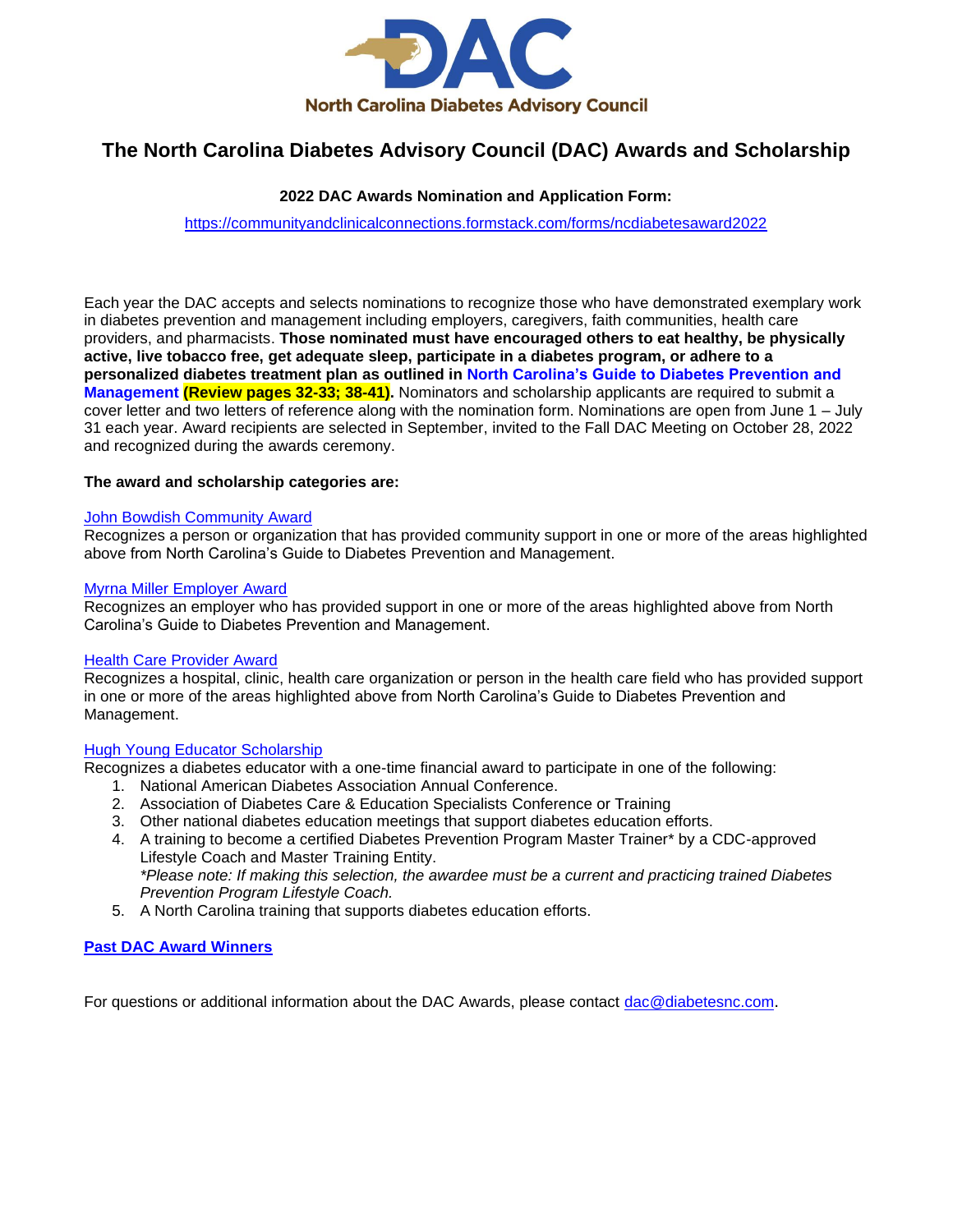## **John Bowdish Community Award**

The John Bowdish Community Award recognizes a **person or organization** that has provided community support in one or more of the following areas: Encourage others to eat healthy, be physically active, live tobacco free, get adequate sleep, participate in a diabetes program, or adhere to a personalized diabetes treatment plan, as outlined in [North Carolina's Guide to Diabetes Prevention and Management.](https://www.diabetesnc.com/wp-content/themes/dnc/assets/downloads/guide/NC_Guide_to_Diabetes_2020.pdf)



**John Bowdish** was an original member of the NC Diabetes Council. As a person with diabetes, he was a tireless advocate for those who shared his condition. He was instrumental in passing two of the most powerful pieces of legislation regarding diabetes in North Carolina, allowing people with diabetes to have their medication, supplies and education covered by insurance. He also helped to ensure the safety and inclusion of children with diabetes in school. These awards honor community members who exemplify the spirit of Mr. Bowdish and who engage their community in activities that support diabetes prevention and management.

#### **Selection Criteria**

The award recipient will be selected based on his or her ability to demonstrate the success and impact of completed work in diabetes prevention and/or management.

#### **Application Form**

Please complete one (1) Diabetes Award Nomination Form online, which includes the following:

#### **1. Cover Letter**

The nominator must submit a signed cover letter which includes a concise statement of the program description, outcomes (or projected outcomes), and how it aligns with the North Carolina's Guide to Diabetes Prevention and Management.

#### **2. Two (2) Reference Letters\***

a. Must be written and signed by two different individuals who are familiar with the nominee's work and have a professional relationship with the nominee. (e.g., Professional supervisor, co-worker, former or current professor)

\*Reference letters written by the nominator will not be accepted

**3. Optional: Additional pertinent information included as attachments**

#### <span id="page-1-0"></span>**Please note: Self-referrals or self-nominations will not be accepted or reviewed by the DAC Awards Review Committee.**

## **Deadline for Applications**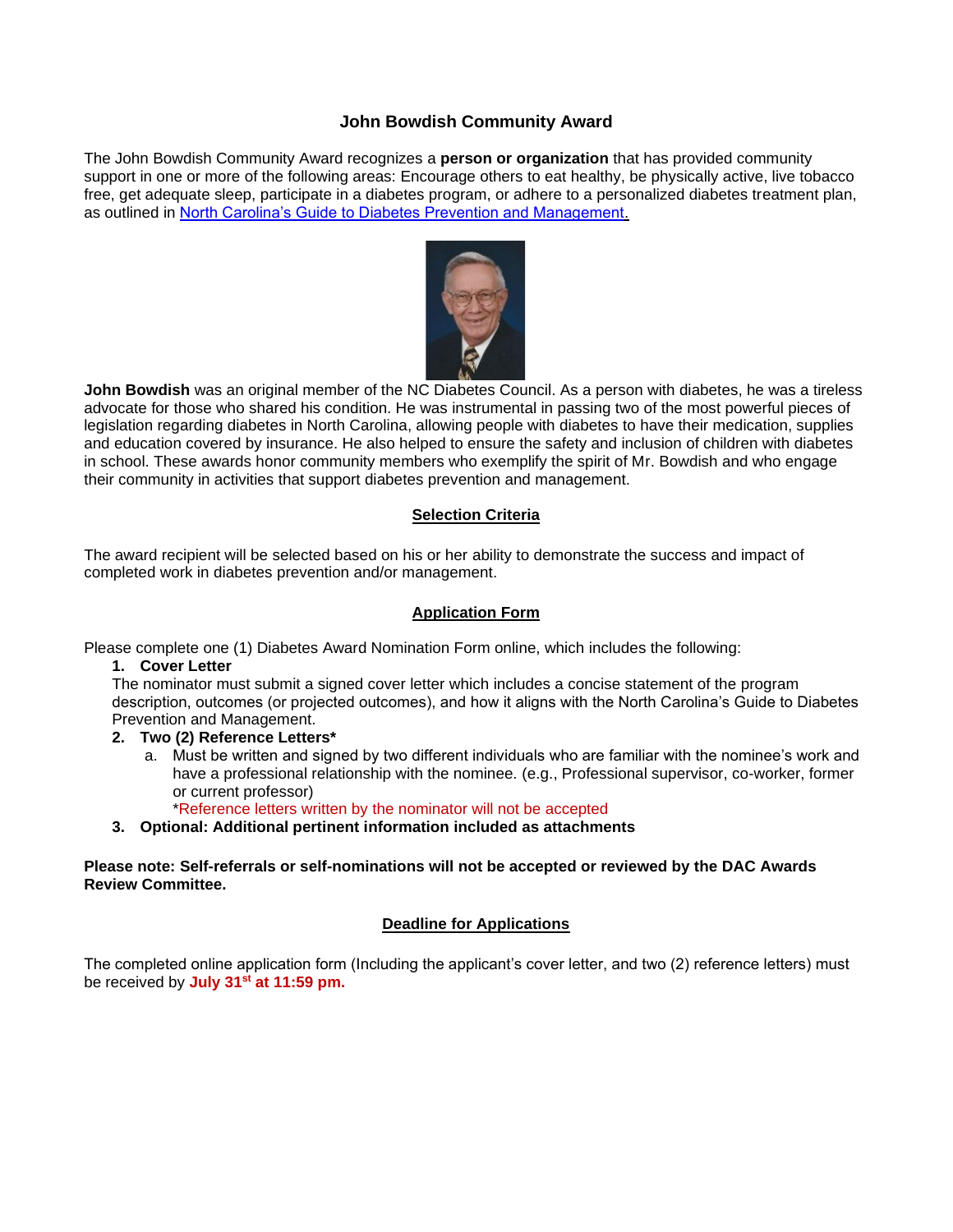## **Myrna Miller Employer Award**

The Myrna Miller Employer Award recognizes an **employer** who has provided support in one or more of the following areas: Encourage others to eat healthy, be physically active, live tobacco free, get adequate sleep, participate in a diabetes program, or adhere to a personalized diabetes treatment plan, as outlined in [North](https://www.diabetesnc.com/wp-content/themes/dnc/assets/downloads/guide/NC_Guide_to_Diabetes_2020.pdf)  [Carolina's Guide to Diabetes Prevention and Management.](https://www.diabetesnc.com/wp-content/themes/dnc/assets/downloads/guide/NC_Guide_to_Diabetes_2020.pdf)



**Myrna Miller Wellons,** a social worker and lawyer, was a women's rights and social welfare champion. She was employed in corporate affairs for Lilly USA at her death and was responsible for the company's government relations in North Carolina, Virginia, West Virginia, Kentucky, Tennessee and Arkansas on mental health and diabetes issues. She led efforts to educate consumers for the first Diabetes Day at the NC General Assembly in 2008. Her friends and professional colleagues remember her energy and passion for her work and her causes which included social work and diabetes. She served as the Vice Chair of the NC Diabetes Advisory Council from 2008 until her death in March 2010 of a stroke.

#### **Selection Criteria**

The award recipient will be selected based on his or her ability to demonstrate the success and impact of completed work in diabetes prevention and/or management.

#### **Application Form**

Please complete one (1) Diabetes Award Nomination Form online, which includes the following:

#### **1. Cover Letter**

The nominator must submit a signed cover letter which includes a concise statement of the program description, outcomes (or projected outcomes), and how it aligns with the North Carolina's Guide to Diabetes Prevention and Management.

## **2. Two (2) Reference Letters\***

b. Must be written and signed by two different individuals who are familiar with the nominee's work and have a professional relationship with the nominee. (e.g., Professional supervisor, co-worker, former or current professor)

\*Reference letters written by the nominator will not be accepted

**3. Optional: Additional pertinent information included as attachments**

#### <span id="page-2-0"></span>**Please note: Self-referrals or self-nominations will not be accepted or reviewed by the DAC Awards Review Committee.**

## **Deadline for Applications**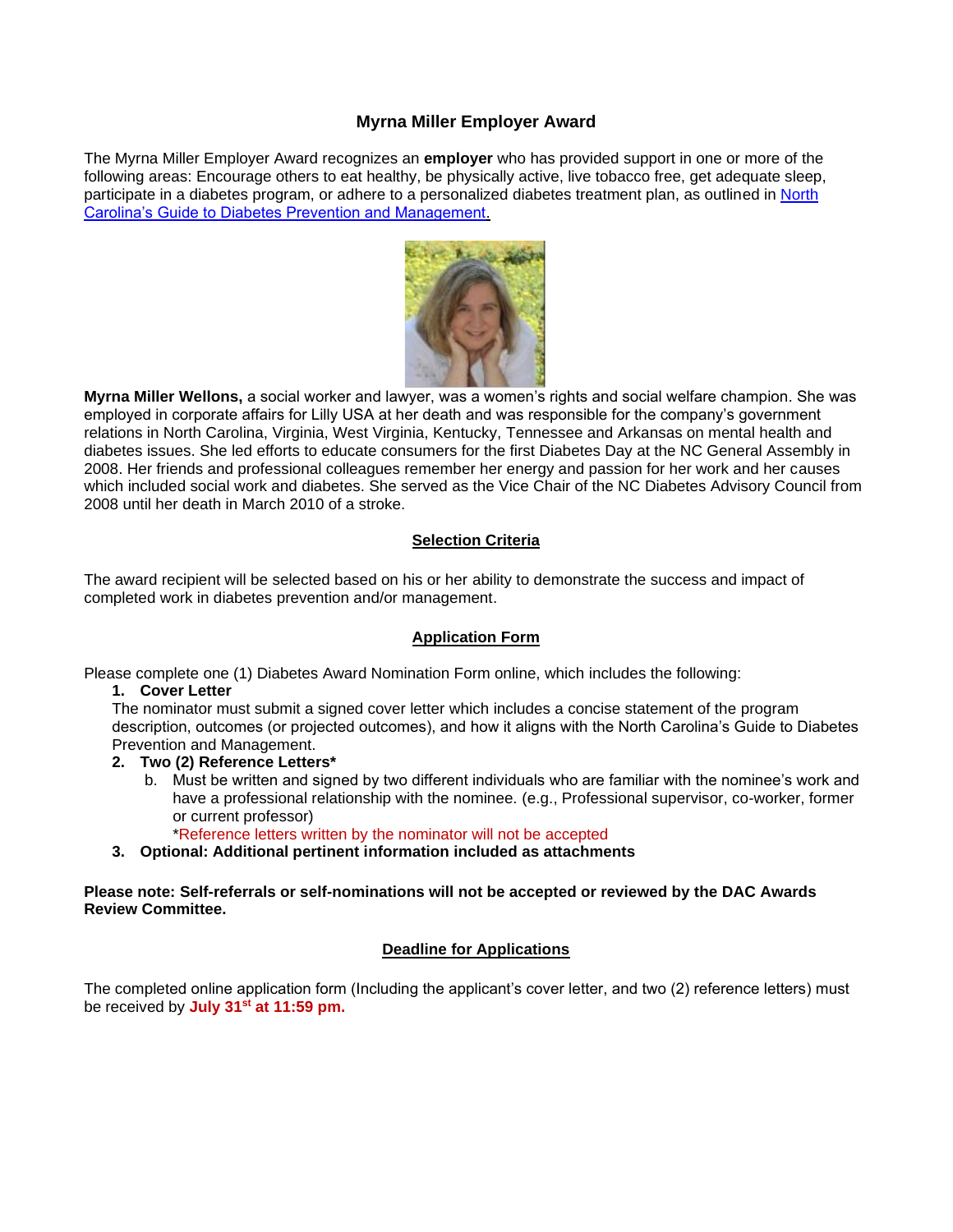## **Health Care Provider Award**

The Health Care Provider Award recognizes **a hospital, clinic, health care organization or person in the health care field** who has provided support in one or more of the following areas: Encourage others to eat healthy, be physically active, live tobacco free, get adequate sleep, participate in a diabetes program, or adhere to a personalized diabetes treatment plan, as outlined in [North Carolina's Guide to Diabetes Prevention and](https://www.diabetesnc.com/wp-content/themes/dnc/assets/downloads/guide/NC_Guide_to_Diabetes_2020.pdf)  [Management.](https://www.diabetesnc.com/wp-content/themes/dnc/assets/downloads/guide/NC_Guide_to_Diabetes_2020.pdf)

## **Selection Criteria**

The award recipient will be selected based on his or her ability to demonstrate the success and impact of completed work in diabetes prevention and/or management.

## **Application Form**

Please complete one (1) Diabetes Award Nomination Form online, which includes the following:

#### **1. Cover Letter**

The nominator must submit a signed cover letter which includes a concise statement of the program description, outcomes (or projected outcomes), and how it aligns with the North Carolina's Guide to Diabetes Prevention and Management.

#### **2. Two (2) Reference Letters\***

c. Must be written and signed by two different individuals who are familiar with the nominee's work and have a professional relationship with the nominee. (e.g., Professional supervisor, co-worker, former or current professor)

\*Reference letters written by the nominator will not be accepted.

#### **3. Optional: Additional pertinent information included as attachments**

#### <span id="page-3-0"></span>**Please note: Self-referrals or self-nominations will not be accepted or reviewed by the DAC Awards Review Committee.**

#### **Deadline for Applications**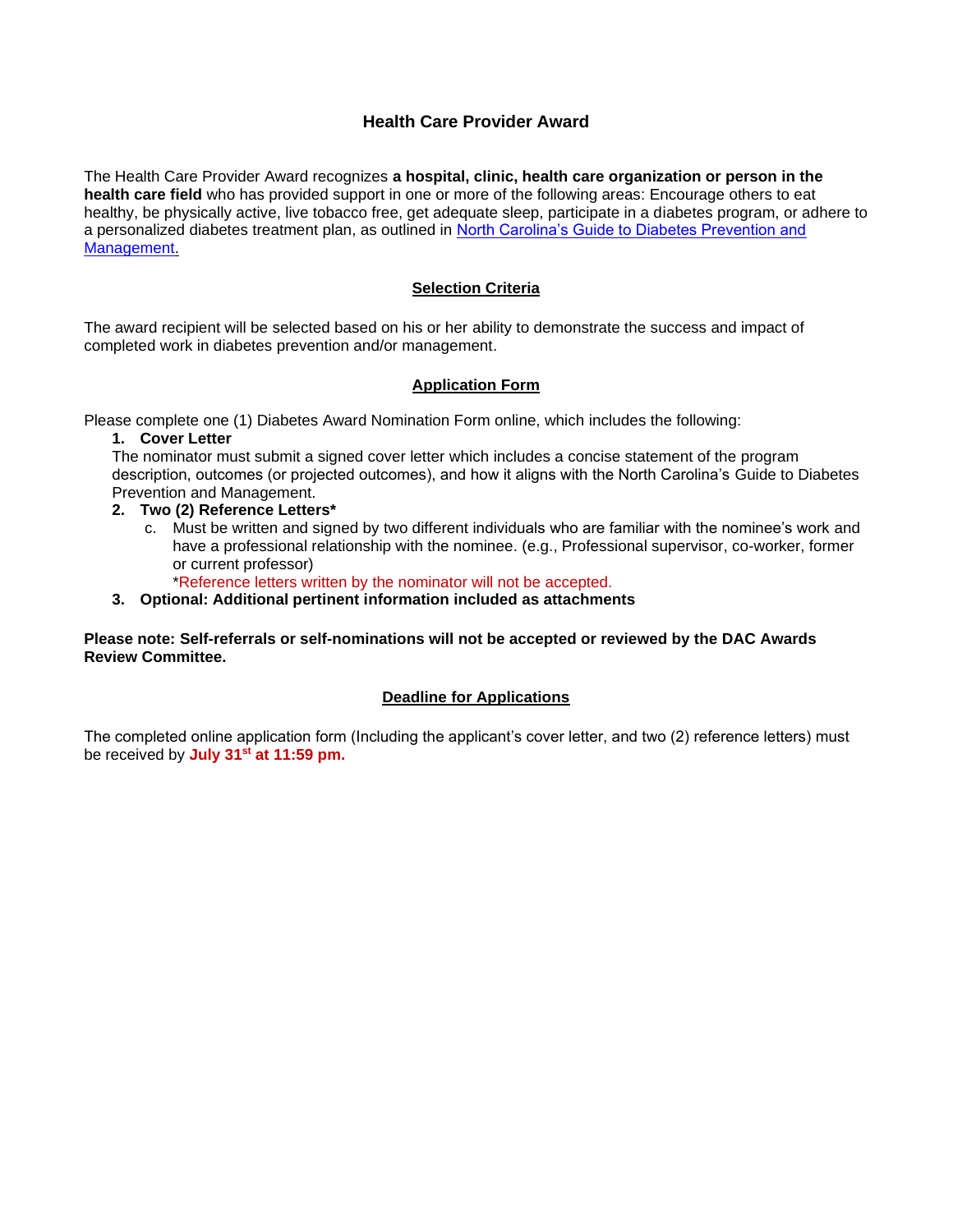## **Hugh Young Educator Scholarship**

The Hugh Young Educator Scholarship recognizes and financially supports one deserving diabetes educator in North Carolina who has made outstanding and long-lasting contributions to diabetes prevention and/or management. The Hugh Young Award provides a one-time scholarship up to \$1,600 to an individual selected by the NC DAC Awards Committee and determination will be based upon the selection criteria and a complete application form with required documents.



**Hugh Young** was a former chair of the NC Diabetes Advisory Council. For over twenty years he was Director of the Edgecombe County Health Department until he retired in 1993. During his career, Mr. Young received several awards from the North Carolina Association of Local Health Directors, the North Carolina Public Health Association and the North Carolina Hospital Association. Hugh Young dedicated his professional career to promoting public health. His family has assured that his legacy lives on by helping deserving diabetes educators.

## **Selection Criteria**

The award recipient will be selected based on his or her ability to demonstrate the success and impact of completed work in diabetes prevention and/or management as well as a commitment to advance his or her education as a diabetes educator. The one-time financial award will be used to support the awardee's participation in one of the following:

- 1. National American Diabetes Association Annual Conference.
- 2. Association of Diabetes Care & Education Specialists Conference or Training.
- 3. Other national diabetes education meetings that support diabetes education efforts.
- 4. A training to become a certified Diabetes Prevention Program Master Trainer\* by a CDC-approved Lifestyle Coach and Master Training Entity. *\*Please note: If making this selection, the awardee must be a current and practicing trained Diabetes Prevention Program Lifestyle Coach.*
- 5. A North Carolina training that supports diabetes education efforts.

## **Application Form**

Please complete one (1) Hugh Young Award Application Form online, which includes the following:

1. **Cover Letter**

The cover letter should include a concise statement of the success and impact of the applicant's completed work in diabetes prevention and/or management as well as a detailed summary of how the scholarship funds will be used to advance his or her education as a diabetes educator.

- 2. **Two (2) Reference Letters\***
	- a. Must be written and signed by two different individuals who are familiar with the applicant's work. (e.g., Professional supervisor, co-worker, former or current professor) \*Letters of support written by the applicant will not be accepted
- 3. **Optional: Additional Information (to be included as attachments)**

## **Deadline for Applications**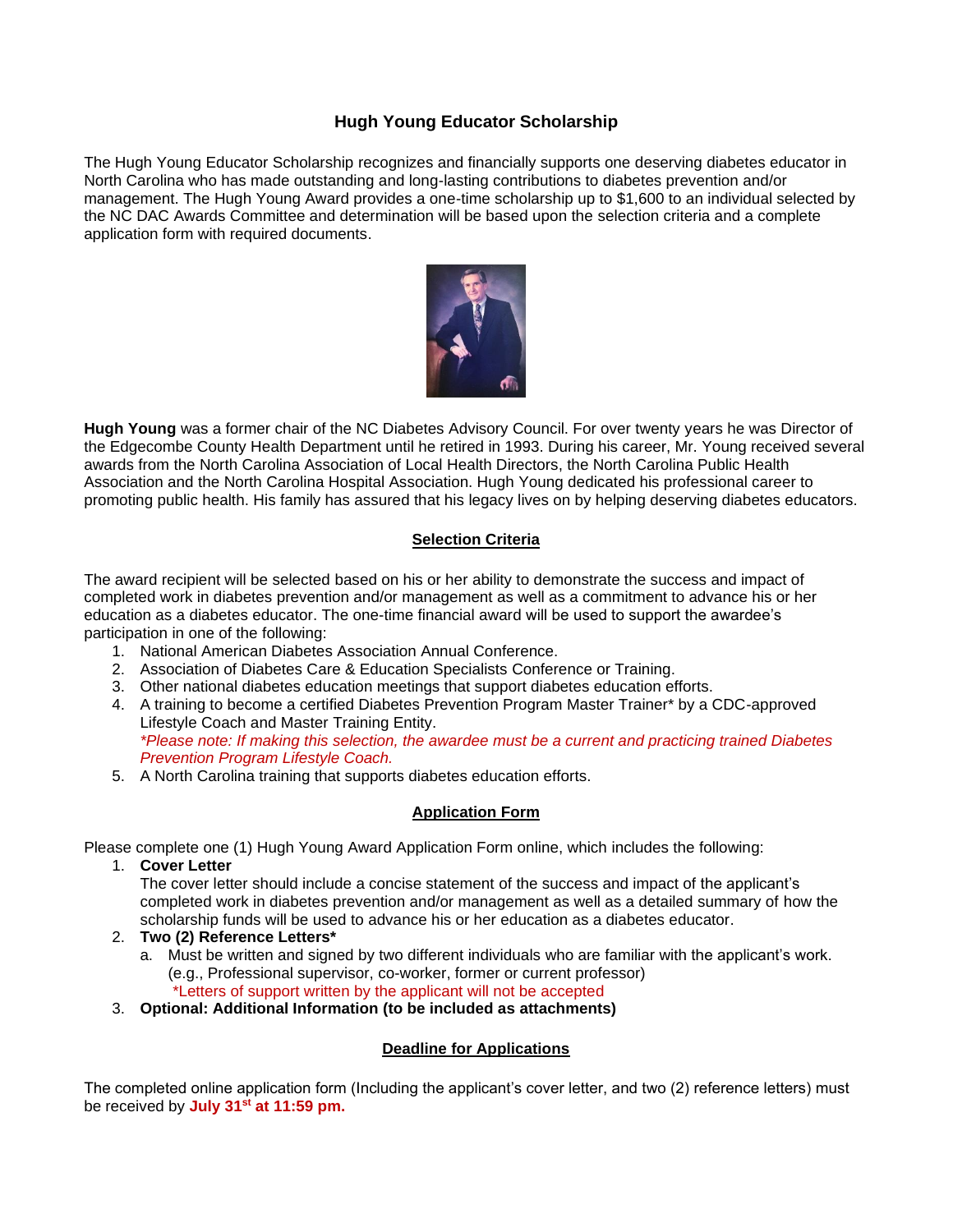<span id="page-5-0"></span>

**John Bowdish Community Award** Ashton Johnson, MPH, Granville-Vance Public Health



**Health Care Provider Award** Dr. Leonor Corsino, MD, MHS, Duke University School of Medicine



**Myrna Miller Employer Award**  Dosher Memorial Hospital



**Hugh Young Educator Scholarship** Sarah Bologna, MS, RN, ACNS-BC, Duke Regional Hospital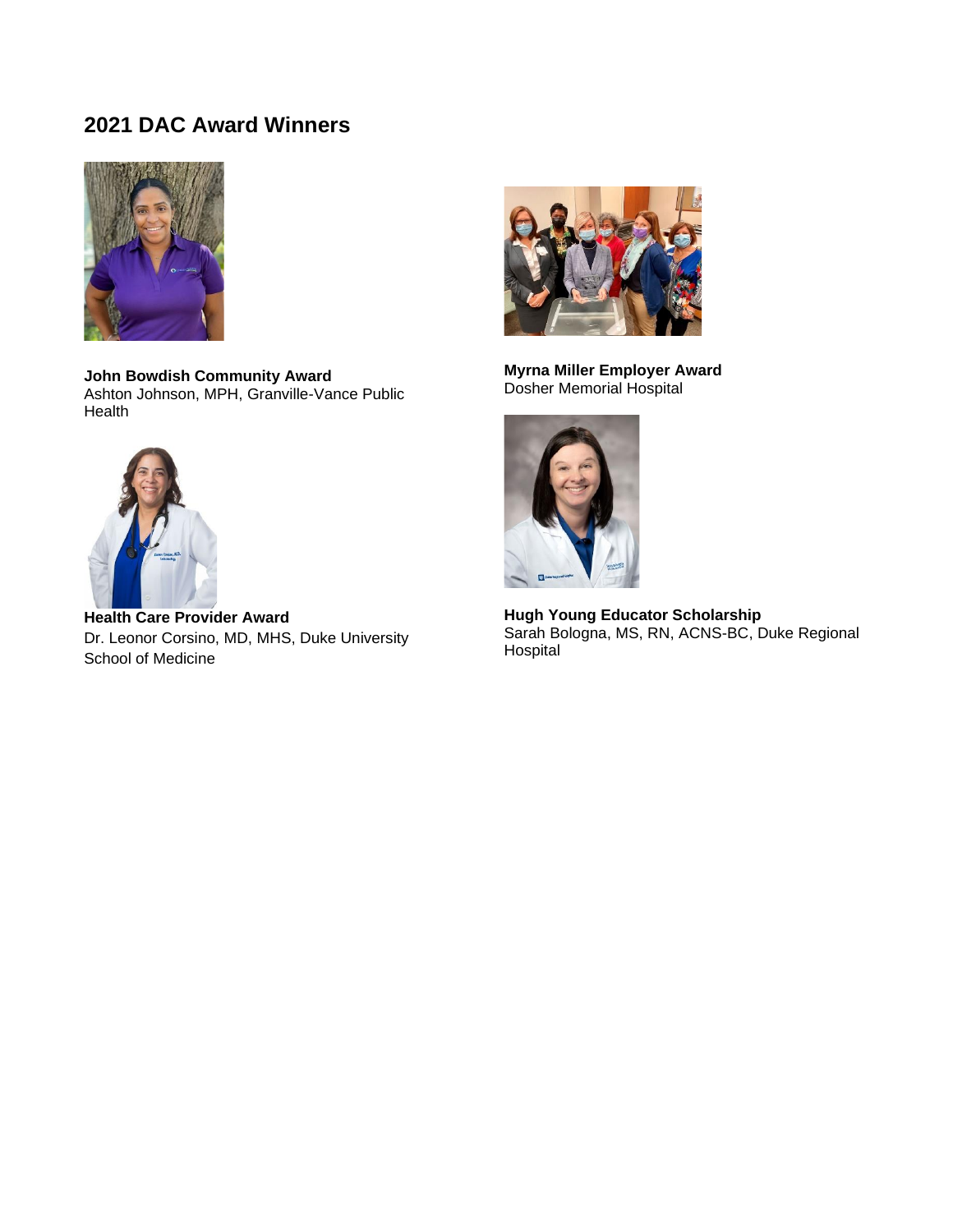

**John Bowdish Community Award** Cabarrus Health Alliance Minority Diabetes Prevention Program



**Health Care Provider Award** Dr. Shiv Patil – East Carolina University, Brody School of Medicine, Department of Family Medicine



**Hugh Young Educator Scholarship** Bridget Carroll – YMCA of Southeastern NC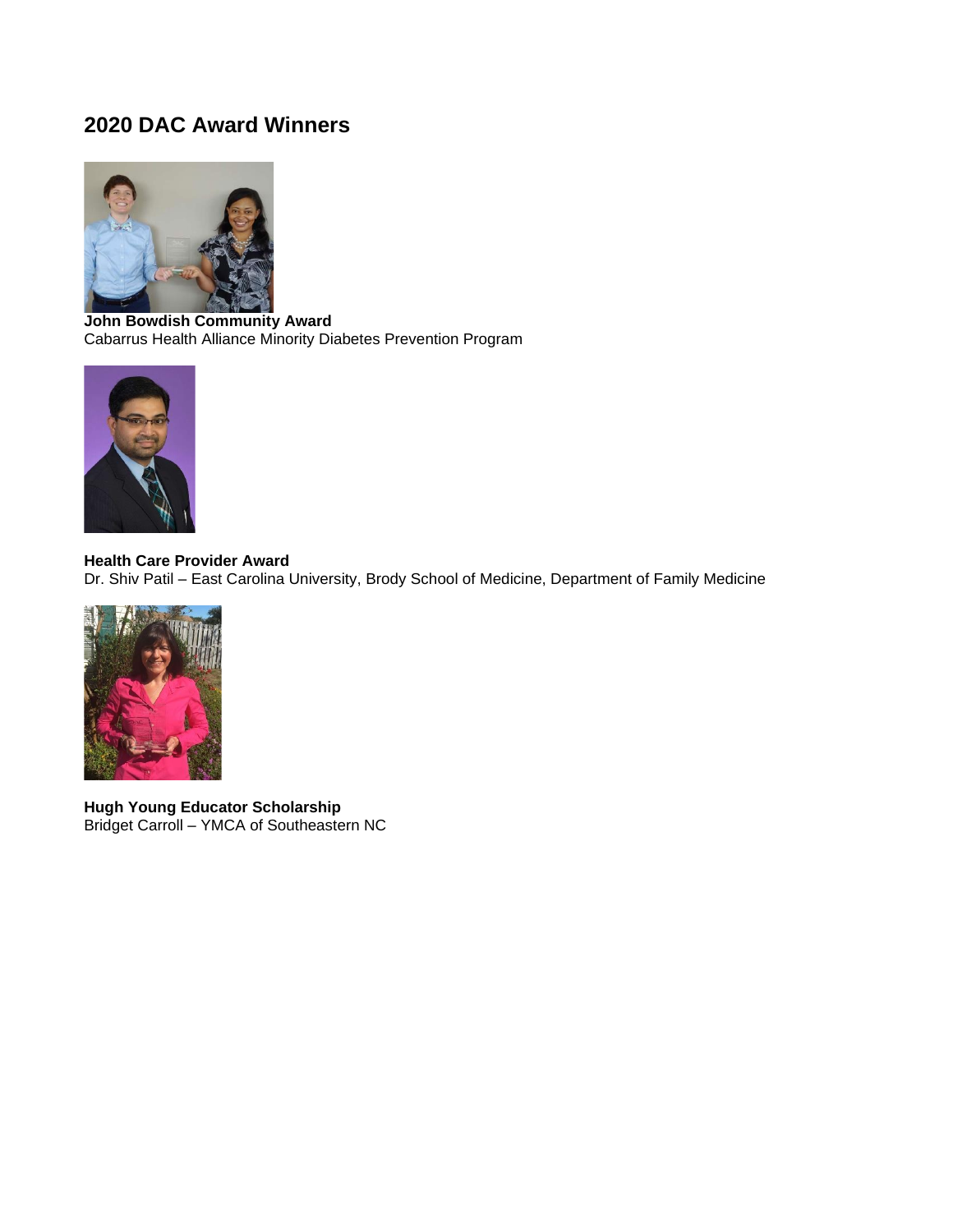## **John Bowdish Community Award**

• Renee Kemske – Orange County Health Department, DSMES Program

## **Myrna Miller Employer Award**

• Jason Horay and Curi, Inc.

### **Health Care Provider Award**

- Dr. Charles Cook Raleigh Associated Medical **Specialists**
- Whitney Jezek Onslow County Health Department



## **2018 DAC Award Winners**

#### **John Bowdish Community Award**

- Rachel Marquez Healthy Communities Department at Cone Health
- Susan Houston Vidant Health

#### **Myrna Miller Employer Award**

• Ahunna Freeman - Southside Discount Pharmacy

#### **Health Care Provider Award**

- Healthy Communities Department at Cone Health
- Melissa Herman FirstHealth Diabetes & Nutrition Center

## **2017 DAC Award Winners**

## **John Bowdish Community Award**

- Dr. Ijeoma Uwakwe, Wilson Value Drugs
- Ms. Shannon Summer, Clay County Health Department

## **Myrna Miller Employer Award**

- Ms. Krista Ariail, QunitilesIMS
- Cleveland County Health Department

#### **Healthcare Provider Award**

- Dr. Susan Spratt, Duke University Medical Center
- Martin Tyrell Washington Health District